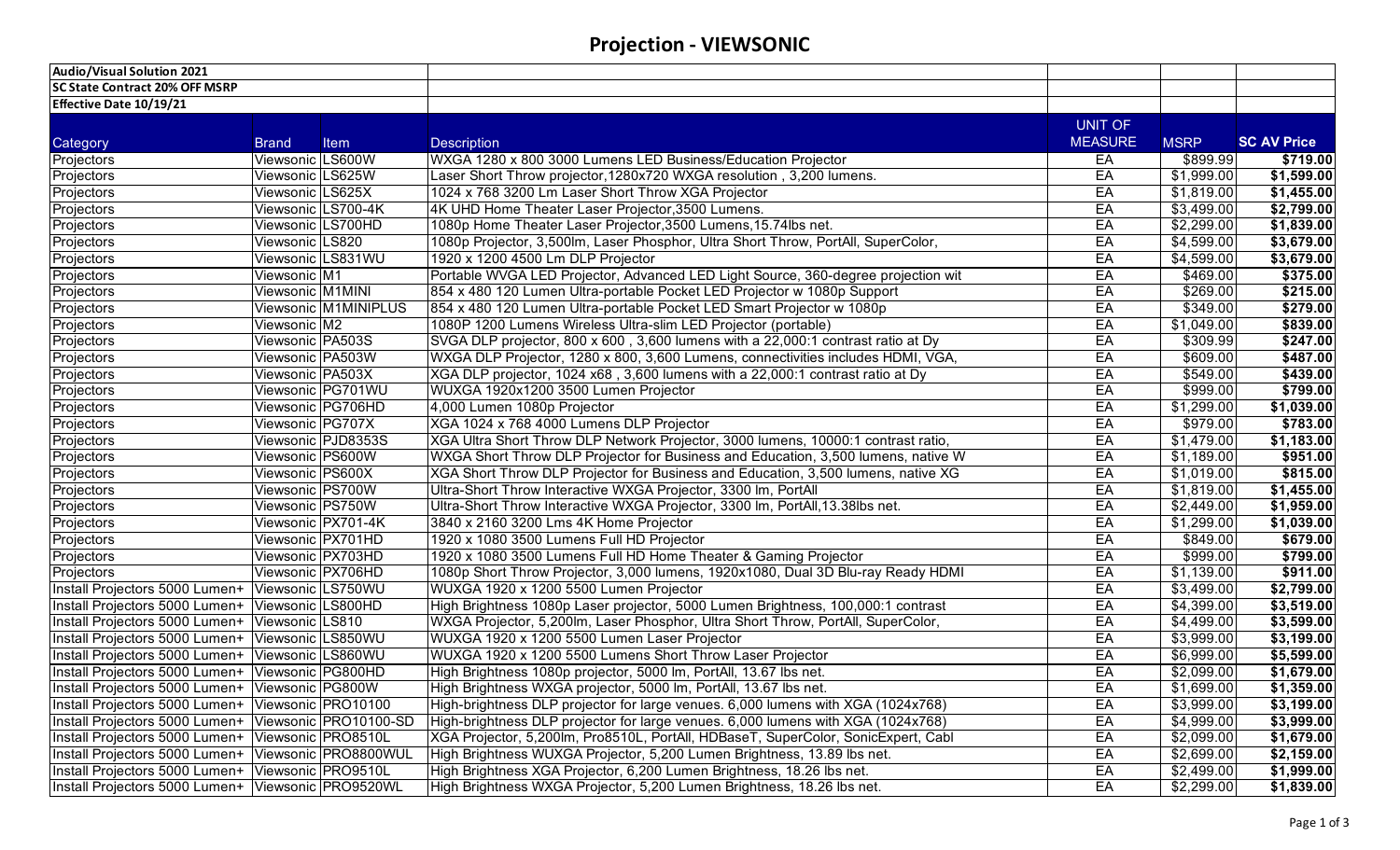# **Projection - VIEWSONIC**

| Install Projectors 5000 Lumen+ Viewsonic PRO9800WUL |                   | High Brightness WUXGA Projector, 5,500 Lumen Brightness, 18.26 lbs net.            | EA | \$2,999.00 | \$2,399.00 |
|-----------------------------------------------------|-------------------|------------------------------------------------------------------------------------|----|------------|------------|
| Lamps                                               | Viewsonic RLC-061 | Pro8200 and Pro8300 replacement lamp module                                        | EA | \$379.00   | \$303.00   |
| Lamps                                               | Viewsonic RLC-070 | PJD6223, PJD5126, and PJD6353S replacement lamp module                             | EA | \$309.00   | \$247.00   |
| Lamps                                               | Viewsonic RLC-071 | PJD6253, PJD6553w, PJD6383S, and PJD6683WS replacement lamp module                 | EA | \$379.00   | \$303.00   |
| Lamps                                               | Viewsonic RLC-072 | PJD5133, PJD5233, PJD5123, PJD5223, PJD5523W, and PJD5353 replacement lamp module  | EA | \$209.00   | \$167.00   |
| Lamps                                               | Viewsonic RLC-078 | PJD5132, PJD5134, PJD6235, PJD6245, PJD5232L, PJD5234L replacement lamp module     | EA | \$309.00   | \$247.00   |
| Lamps                                               | Viewsonic RLC-079 | PJD7820HD, PJD7822HDL replacement lamp module                                      | EA | \$229.00   | \$183.00   |
| Lamps                                               | Viewsonic RLC-080 | PJD8333S replacement lamp module                                                   | EA | \$239.00   | \$191.00   |
| Lamps                                               | Viewsonic RLC-081 | PJD7333, PJD7533w replacement lamp module                                          | EA | \$419.00   | \$335.00   |
| Lamps                                               | Viewsonic RLC-082 | PJD8353S, PJD8653WS replacement lamp module                                        | EA | \$279.00   | \$223.00   |
| Lamps                                               | Viewsonic RLC-083 | PJD5232, PJD5234 replacement lamp module                                           | EA | \$209.00]  | \$167.00   |
| Lamps                                               | Viewsonic RLC-084 | PJD6345 replacement lamp module                                                    | EA | \$209.00   | \$167.00   |
| Lamps                                               | Viewsonic RLC-087 | PRO10100 replacement lamp module                                                   | EA | \$699.00   | \$559.00   |
| Lamps                                               | Viewsonic RLC-090 | PJD8633WS replacement lamp module                                                  | EA | \$369.00   | \$295.00   |
| Lamps                                               | Viewsonic RLC-091 | PJD6544W replacement lamp module                                                   | EA | \$209.00   | \$167.00   |
| Lamps                                               | Viewsonic RLC-092 | Projector Lamps for PJD5153, PJD5155, PJD5255, PJD6350, PJD6353LS, PJD6252L, PJD53 | EA | \$135.00   | \$108.00   |
| Lamps                                               | Viewsonic RLC-093 | Projector Lamps for PJD5555W, PJD6550LW, PJD6551LWS, PJD5553LWS, PJD6551W          | EA | \$135.00   | \$108.00   |
| Lamps                                               | Viewsonic RLC-094 | Projector Replacement Lamp for PJD5150, PJD5155L, PJD5156L, PJD5250L, PJD5255L, P  | EA | \$139.00   | \$111.00   |
| Lamps                                               | Viewsonic RLC-095 | Projector Replacement Lamp for PJD5350LS, PJD6552W, PJD6355LS, PJD5550LWS, PJD655  | EA | \$169.00   | \$135.00   |
| Lamps                                               | Viewsonic RLC-096 | Projector Replacement Lamp for PJD6555W, PJD6355, PJD6356LS, PJD6656LWS, PJD7835H  | EA | \$179.00   | \$143.00   |
| Lamps                                               | Viewsonic RLC-097 | Projector Replacement Lamp for PJD6352 and PJD6352LS                               | EA | \$139.00   | \$111.00   |
| Lamps                                               | Viewsonic RLC-098 | Projector Replacement Lamp for PJD6552LWS                                          | EA | \$139.00   | \$111.00   |
| Lamps                                               | Viewsonic RLC-100 | Projector Replacement Lamp for PJD7828HDL, PJD7720HD, PJD7831HDL                   | EA | \$139.00   | \$111.00   |
| Lamps                                               | Viewsonic RLC-101 | Projector Replacement Lamp for Pro7827HD and PJD7836HDL                            | EA | \$209.00   | \$167.00   |
| Lamps                                               | Viewsonic RLC-102 | Projector Replacement Lamp for PJD6552LW                                           | EA | \$139.00   | \$111.00   |
| Lamps                                               | Viewsonic RLC-103 | Projector Replacement Lamp for PG800W, PG800HD, PRO8510L, PRO8530HDL, Pro8800WUL   | EA | \$429.00   | \$343.00   |
| Lamps                                               | Viewsonic RLC-104 | Projector Replacement Lamp for PJD7326                                             | EA | \$209.00   | \$167.00   |
| Lamps                                               | Viewsonic RLC-105 | Projector Replacement Lamp for PJD7526W                                            | EA | \$209.00   | \$167.00   |
| Lamps                                               | Viewsonic RLC-106 | Projector Replacement Lamp for PRO9510L, PRO9520WL, PRO9800WUL                     | EA | \$419.00   | \$335.00   |
| Lamps                                               | Viewsonic RLC-107 | Projector Replacement Lamp for PX800HD, PS750W, and PS750HD                        | EA | \$95.00    | \$76.00    |
| Lamps                                               | Viewsonic RLC-108 | Projector Replacement Lamp for PA503S, PA503X, PA500S, PA500X, PS501X, PS600X, PG  | EA | \$129.00   | \$103.00   |
| Lamps                                               | Viewsonic RLC-109 | Projector Replacement Lamp for PA503W, PG603W, PS501W, and PS600W.                 | EA | \$139.00   | \$111.00   |
| Lamps                                               | Viewsonic RLC-110 | Projector Replacement Lamp for PA505W, PX725HD                                     | EA | \$209.00   | \$167.00   |
| Lamps                                               | Viewsonic RLC-111 | Projector Replacement Lamp for PA502S and PA502X                                   | EA | \$135.00   | \$108.00   |
| Lamps                                               | Viewsonic RLC-113 | Projector Replacement Lamp for PG703W                                              | EA | \$209.00   | \$167.00   |
| Lamps                                               | Viewsonic RLC-114 | Projector Replacement Lamp for PG703X                                              | EA | \$209.00   | \$167.00   |
| Lamps                                               | Viewsonic RLC-116 | Projector Replacement Lamp for PX700HD, PG700WU                                    | EA | \$149.00   | \$119.00   |
| Lamps                                               | Viewsonic RLC-117 | Projector Replacement Lamp for PG705HD, PG705WU, PX727-4K, and PX747-4K            | EA | \$209.00   | \$167.00   |
| Lamps                                               | Viewsonic RLC-118 | Projector Replacement Lamp for PX706HD                                             | EA | \$239.00   | \$191.00   |
| Lenses                                              | Viewsonic LEN-008 | Short throw lens for PRO10100. Throw Ratio (0.99-1.26)                             | EA | \$2,615.00 | \$2,092.00 |
| Lenses                                              | Viewsonic LEN-009 | Standard throw lens for PRO10100. Throw ratio (1.26-1.58)                          | EA | \$654.00   | \$523.00   |
| Lenses                                              | Viewsonic LEN-010 | Long throw lens for PRO10100. Throw ratio (1.6-3.0)                                | EA | \$2,354.00 | \$1,883.00 |
| Lenses                                              | Viewsonic LEN-011 | Ultra short throw lens for PRO10100. Throw ratio (0.780.99).                       | EA | \$2,615.00 | \$2,092.00 |
| Lenses                                              | Viewsonic LEN-012 | Ultra long throw lens for PRO10100. Throw ratio (3.05.7).                          | EA | \$2,354.00 | \$1,883.00 |
|                                                     |                   |                                                                                    |    |            |            |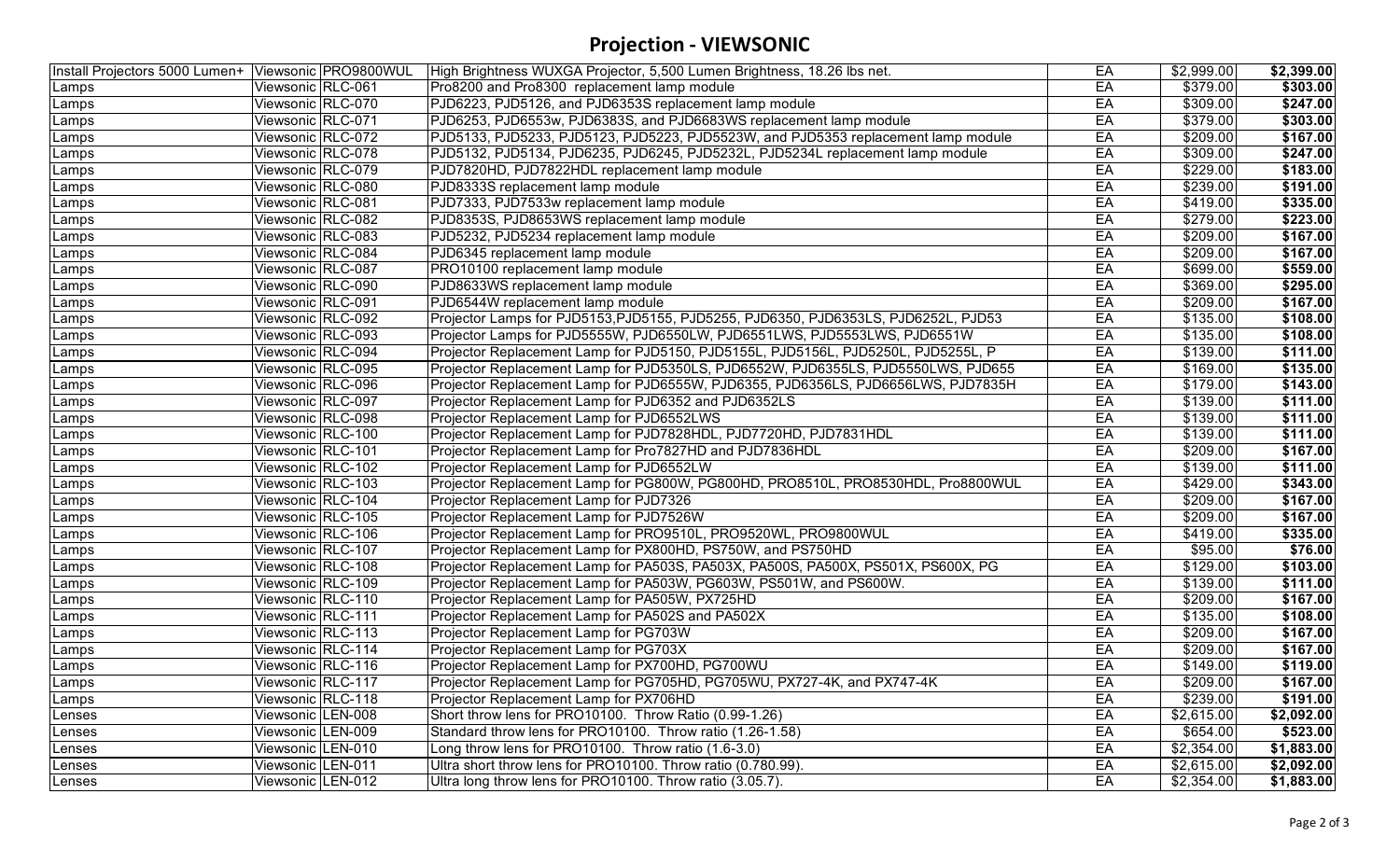# **Projection - VIEWSONIC**

| Screens     | Viewsonic BCP100        | BrilliantColor Panel 100, 1080p Black Diffuser Panel, High Ambient Light Panel.                            | EА | \$1,799.00 | \$1,439.00 |
|-------------|-------------------------|------------------------------------------------------------------------------------------------------------|----|------------|------------|
| Screens     | Viewsonic BCP120        | BrilliantColor Panel 120, 1080p Black Diffuser Panel, High Ambient Light Panel.                            | EА | \$2,399.00 | \$1,919.00 |
| Screens     |                         | Viewsonic PJ-SCW-1001W 100" Projection Screen(1300*2270mm), viewable size 1240*2210mm, matt white, 16:9, w | ЕA | \$149.00   | \$119.00   |
| Accessories | Viewsonic   PJ-CASE-008 | Projector soft carrying case. Black color. Compatible with: PJD5153, PJD5155, PJD                          | EA | \$25.00    | \$20.00    |
| Accessories | Viewsonic PJ-CASE-010   | Soft carrying case compatible with M1 projector.                                                           | EА | \$29.00    | \$23.00    |
| Accessories | Viewsonic PJ-CASE-011   | Projector carrying case for PX727-4K, PX747-4K, PG705HD, PG705WU, PX700HD                                  | EА | \$29.00    | \$23.00    |
| Accessories | Viewsonic PJ-CM-001     | Cable management for LightStream PJD5153, PJD5155, PJD5255, PJD5555W, PJD6350, PJ                          | EA | \$65.00    | \$52.00    |
| Accessories | Viewsonic   PJ-CM-002   | Cable management for LightStream PJD5353LS, PJD5553LWS, PJD6352L, PJD6550LW, PJD6                          | EА | \$79.00    | \$63.00    |
| Accessories | Viewsonic   PJ-CM-003   | Cable management for LightStream PJD6550W, PJD6552W, PJD7325, PJD7525W, PJD7835HD                          | EΑ | \$79.00    | \$63.00    |
| Accessories | Viewsonic PJ-CM-004     | Cable management for LightStream PJD5155L, PJD5255L, PJD5350LS, PJD6250L, PJD7830                          | EA | \$79.00    | \$63.00    |
| Accessories | Viewsonic   PJ-EB001    | Edge blending board for PRO10100                                                                           | EΑ | \$1,308.00 | \$1,046.00 |
| Accessories | Viewsonic PJ-PEN-003    | Optional interactive package for PJD8353S, PJD8653WS. Package includes two intera                          | EA | \$406.00   | \$324.00   |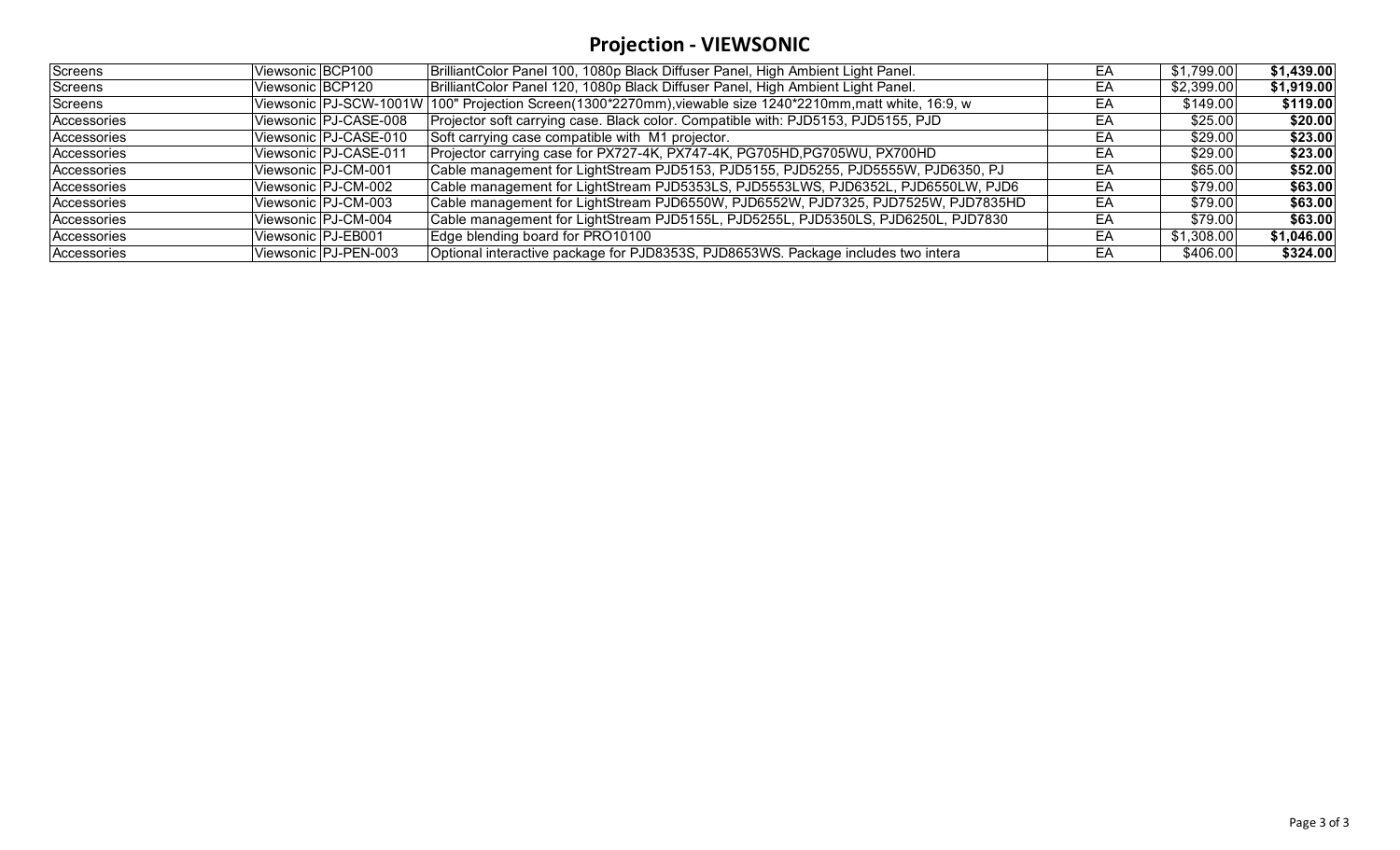| <b>Audio/Visual Solution 2021</b>     |                   |                        |                                                                                                          |                |             |                    |
|---------------------------------------|-------------------|------------------------|----------------------------------------------------------------------------------------------------------|----------------|-------------|--------------------|
| <b>SC State Contract 20% OFF MSRP</b> |                   |                        |                                                                                                          |                |             |                    |
| Effective Date 10/20/21               |                   |                        |                                                                                                          |                |             |                    |
|                                       |                   |                        |                                                                                                          | <b>UNIT OF</b> |             |                    |
| Category                              | <b>Brand</b>      | Item                   | <b>Description</b>                                                                                       | <b>MEASURE</b> | <b>MSRP</b> | <b>SC AV Price</b> |
| <b>Touch Screen Monitors</b>          |                   | Viewsonic CDM5500T     | 55" (54.6" viewable) All-in-One Commercial Display, 10-Point touchscreen and inte                        | EA             | \$2,999.00  | \$2,399.00         |
| <b>Touch Screen Monitors</b>          | Viewsonic EP1042T |                        | 10 (10.1 viewable) All-in-One Interactive ePoster, 10-point touch, 1280 x 800 r                          | EA             | \$599.00    | \$479.00           |
| <b>Touch Screen Monitors</b>          |                   | Viewsonic EP4320-2     | 43" ePoster Digital Kiosk                                                                                | EA             | \$1,999.00  | \$1,599.00         |
| <b>Touch Screen Monitors</b>          | Viewsonic EP5540T |                        | 55" 4K Ultra HD Interactive ePoster Kiosk Display                                                        | EA             | \$3,999.00  | \$3,199.00         |
| <b>Touch Screen Monitors</b>          | Viewsonic ID2455  |                        | 24" 1920 x 1080 VB Touch Display                                                                         | EA             | \$485.00    | \$388.00           |
| <b>Touch Screen Monitors</b>          | Viewsonic IFP4320 |                        | 43" 3840 x 2160 ViewBoard Touch Collaboration Display                                                    | EA             | \$1,449.00  | \$1,159.00         |
| <b>Touch Screen Monitors</b>          | Viewsonic IFP5550 |                        | 55 ViewBoard 4K Ultra HD Interactive Flat Panel                                                          | EA             | \$2,399.00  | \$1,919.00         |
| <b>Touch Screen Monitors</b>          | Viewsonic IFP6550 |                        | 65 ViewBoard 4K Ultra HD Interactive Flat Panel, 3840 x 2160, 20-point Multi-tou                         | EA             | \$3,399.00  | \$2,719.00         |
| <b>Touch Screen Monitors</b>          |                   | Viewsonic IFP6550-E1   | 65" 4K Interactive Display, Wireless Adapter, wall mount bundle                                          | EA             | \$3,593.00  | \$2,874.00         |
| <b>Touch Screen Monitors</b>          | Viewsonic IFP7550 |                        | 75 ViewBoard 4K Ultra HD Interactive Flat Panel, 3840 x 2160, 20-point Multi-tou                         | EA             | \$5,299.00  | \$4,239.00         |
| <b>Touch Screen Monitors</b>          |                   | Viewsonic IFP7550-E1   | 75" 4K Interactive Display, Wireless Adapter, wall mount bundle                                          | EA             | \$5,493.00  | \$4,394.00         |
| <b>Touch Screen Monitors</b>          |                   | Viewsonic IFP7552-E1   | 75" 3840 x 2160 Ultra HD ViewBoard Interactive Display Bundle                                            | EA             | \$5,693.00  | \$4,554.00         |
| <b>Touch Screen Monitors</b>          | Viewsonic IFP8650 |                        | 86 ViewBoard 4K Ultra HD Interactive Flat Panel, 3840 x 2160, 20-point Multi-tou                         | EA             | \$7,999.00  | \$6,399.00         |
| <b>Touch Screen Monitors</b>          | Viewsonic IFP8652 |                        | 86" 3840 x 2160 4K Ultra HD Interactive Flat Panel Display                                               | EA             | \$8,199.00  | \$6,559.00         |
| <b>Touch Screen Monitors</b>          | Viewsonic IFP9850 |                        | 98" ViewBoard 4K Ultra HD Interactive Flat Panel, 3840x2160 resolution                                   | EA             | \$12,999.00 | \$10,399.00        |
| <b>Touch Screen Monitors</b>          | Viewsonic TD1655  |                        | 15.6" 1920 x 1080 Portable Touch Display                                                                 | EA             | \$405.00    | \$324.00           |
| <b>Touch Screen Monitors</b>          | Viewsonic TD1711  |                        | 17" Full HD Resistive Touch Monitor                                                                      | EA             | \$406.00    | \$324.00           |
| <b>Touch Screen Monitors</b>          | Viewsonic TD2210  |                        | 22 (21.5 viewable) Full HD Resistive Touch Monitor                                                       | EA             | \$406.00    | \$324.00           |
| <b>Touch Screen Monitors</b>          | Viewsonic TD2223  |                        | 22" 1920 x 1080 IR 10-Point Touch Display                                                                | EA             | \$379.00    | \$303.00           |
| <b>Touch Screen Monitors</b>          | Viewsonic TD2230  |                        | 22 Full HD 1080p 10 Point Touch Monitor, frameless SuperClear IPS technology wit                         | EA             | \$406.00    | \$324.00           |
| <b>Touch Screen Monitors</b>          | Viewsonic TD2423D |                        | 24" 1920 x 1080 IR 10-point Touch Display                                                                | EA             | \$406.00    | \$324.00           |
| <b>Touch Screen Monitors</b>          | Viewsonic TD2430  |                        | 24 (23.6 viewable) Full HD 10-Point Touch Display                                                        | EA             | \$474.00    | \$379.00           |
| <b>Touch Screen Monitors</b>          | Viewsonic TD2455  |                        | 24" 10 point Touch Display (PCT) w Advanced Ergonomic Stand, 1920x1080                                   | EA             | \$582.00    | \$465.00           |
| <b>Touch Screen Monitors</b>          | Viewsonic TD2760  |                        | 27" 10-point Touch Display (PCT) with Advanced Ergonomic Stand, 1920x1080                                | EA             | \$715.00    | \$572.00           |
| <b>Interactive Whiteboards</b>        |                   | Viewsonic IFP8650-E1   | IFP8650, LB-WIFI-001, and WMK-047-2 Bundle.                                                              | EA             | \$8,193.00  | \$6,554.00         |
| <b>Touch Screen PC Modules</b>        |                   | Viewsonic VPC16-WP-4   | Win i5 Slot-in PC for ViewBoard w/ TPM, Windows 10 Pro, 8GB DDR4, 256G SSD                               | EA             | \$1,799.00  | \$1,439.00         |
| <b>Touch Screen PC Modules</b>        |                   | Viewsonic VPC25-W53-O1 | ViewBoard OPS i5 slot-in PC                                                                              | EA             | \$1,399.00  | \$1,119.00         |
| <b>Touch Screen PC Modules</b>        |                   | Viewsonic VPC25-W53-P2 | ViewBoard OPS-C i5 slot-in PC with TPM and Intel Unite Support.                                          | EA             | \$1,899.00  | \$1,519.00         |
| <b>Touch Screen PC Modules</b>        |                   | Viewsonic VPC27-W55-O2 | ViewBoard OPS i7 slot-in PC with TPM and Intel Unite Support                                             | EA             | \$1,899.00  | \$1,519.00         |
| Accessories                           |                   | Viewsonic LB-WIFI-001  | Dual Band Wireless Module for ViewBoard IFP50 series                                                     | EA             | \$85.00     | \$68.00            |
| Accessories                           |                   |                        | Viewsonic PJ-VTOUCH-10S Interactive whiteboard module compatible with select LightStream short-throw pro | EA             | \$399.00    | \$319.00           |
| Accessories                           |                   | Viewsonic PJ-WPD-200   | Wireless USB Presentation Adapter for ViewSync Advanced Connect Projectors and Th                        | EA             | \$122.00    | \$97.00            |
| Accessories                           |                   | Viewsonic STND-042     | Kiosk Floor Stand for VESA Mountable Smart Displays, Black                                               | EA             | \$759.00    | \$607.00           |
| Accessories                           |                   | Viewsonic STND-042-BC1 | Bar Code Reader Holder for STND-042, Black                                                               | EA             | \$299.00    | \$239.00           |
| Accessories                           |                   | Viewsonic STND-042-CC1 | Credit Card Reader Holder for STND-042, Black                                                            | EA             | \$249.00    | \$199.00           |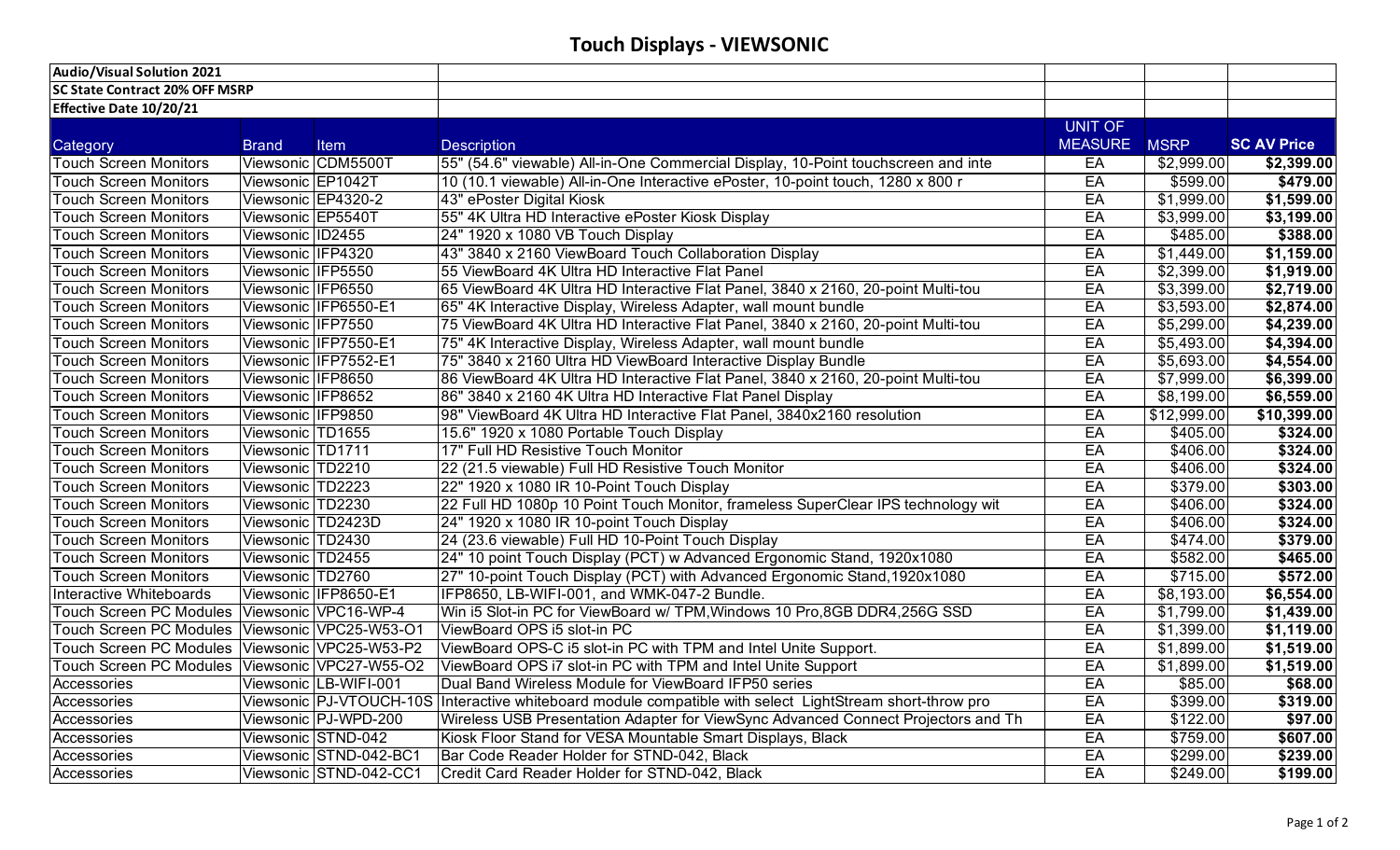# **Almo Price Sheet** 10/10/2021 2:01:31 PM

| Accessories | Viewsonic STND-042-CS1 | Charging Shelf for STND-042, Black                                                | EA | \$119.00   | \$95.00    |
|-------------|------------------------|-----------------------------------------------------------------------------------|----|------------|------------|
| Accessories | Viewsonic STND-042-LH1 | Literature Holder for STND-042, Black                                             | EA | \$199.00   | \$159.00   |
| Accessories | Viewsonic STND-042-PH1 | Printer Holder for STND-042, Black                                                | EA | \$119.00   | \$95.00    |
| Accessories | Viewsonic STND-042-WK1 | Wheel Kit for STND-042, Black                                                     | EA | \$229.00   | \$183.00   |
| Accessories | Viewsonic SW-043       | Mirroring 360 is designed for professionals, businesses, and schools who want the | EA | \$30.00    | \$24.00    |
| Accessories | Viewsonic SW-044       | Mirroring360 Pro is designed for professionals, businesses, and schools who want  | EA | \$149.00   | \$119.00   |
| Accessories | Viewsonic VB-BLW-005   | BalanceBox 650-130 Wall Mount for 147.7-280lbs (650-130 + VESA)                   | EA | \$1,799.00 | \$1,439.00 |
| Accessories | Viewsonic VB-BLW-006   | BalanceBox 650-180 Wall Mount for 207.2-372.6lbs (650-180+VESA)                   | EA | \$1,899.00 | \$1,519.00 |
| Accessories | Viewsonic VB-BWS-003   | 4 Whiteboard surfaces, 86" panel for Balancebox 650-180                           | EA | \$2,491.00 | \$1,992.00 |
| Accessories | Viewsonic VBH100       | ViewBoard Huddle Video Switch.                                                    | EA | \$799.00   | \$639.00   |
| Accessories | Viewsonic VB-PEN-002   | IFP50-series spare stylus, compatible with IFP5550/6550/7550/8650/9850            | EA | \$29.00    | \$23.00    |
| Accessories | Viewsonic VB-VIS-001   | The VB-VIS-001 is an easy-to-use, plug-n-play Full HD document camera operated    | EA | \$449.00   | \$359.00   |
| Accessories | Viewsonic VSB050       | WiFi/Bluetooth Adapter for myViewBoard Box.                                       | EA | \$39.00    | \$31.00    |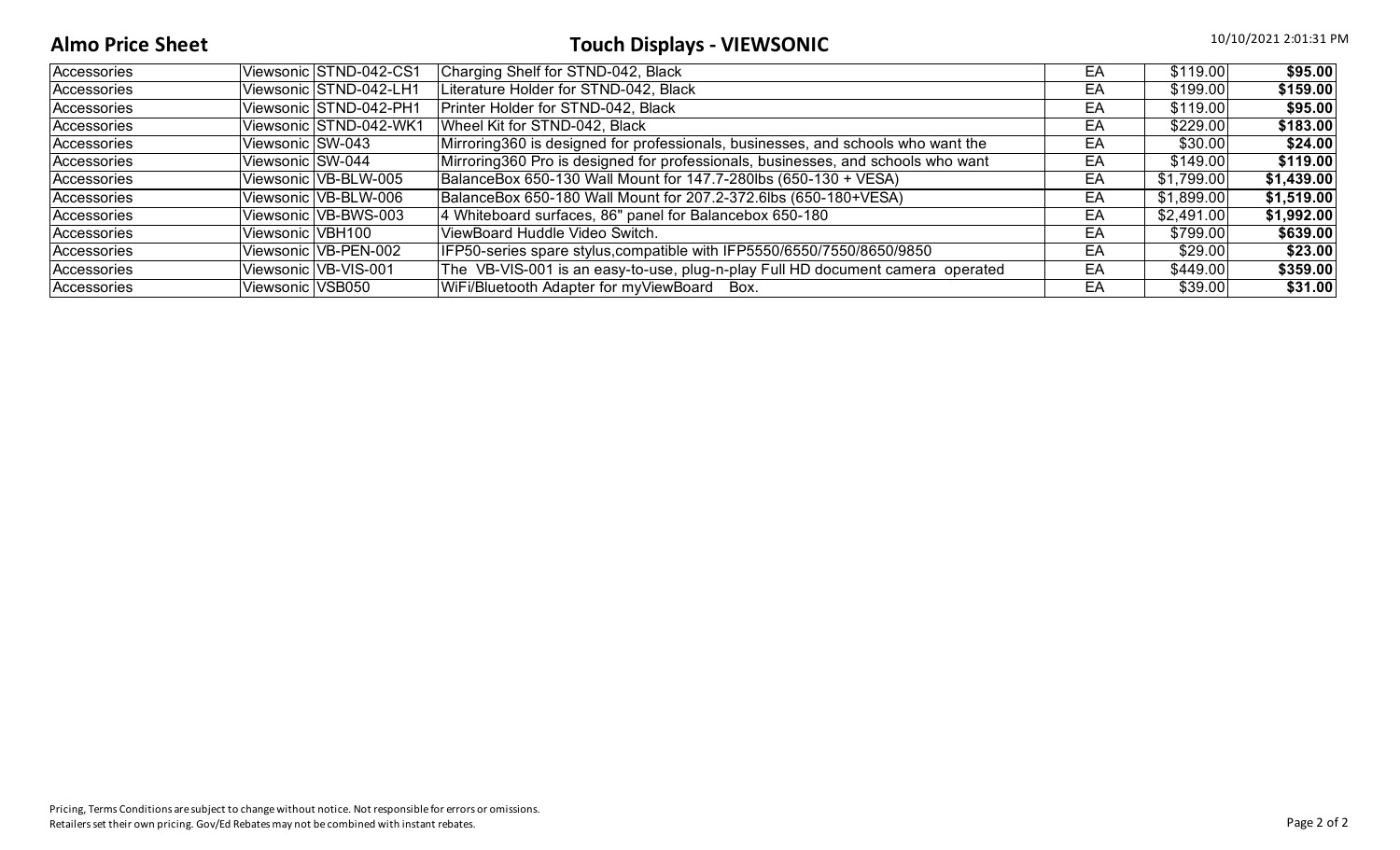| <b>Audio/Visual Solution 2021</b>     |              |                                |                                                                               |                |                        |                    |
|---------------------------------------|--------------|--------------------------------|-------------------------------------------------------------------------------|----------------|------------------------|--------------------|
| <b>SC State Contract 20% OFF MSRP</b> |              |                                |                                                                               |                |                        |                    |
| Effective Date 10/19/21               |              |                                |                                                                               |                |                        |                    |
|                                       |              |                                |                                                                               | UNIT OF        |                        |                    |
| Category                              | <b>Brand</b> | <b>Item</b>                    | <b>Description</b>                                                            | <b>MEASURE</b> | <b>MSRP</b>            | <b>SC AV Price</b> |
| <b>LED Monitors</b>                   | Viewsonic    | CDE3205                        | 32" 1920X1080 Full HD LED commercial Display black                            | EA             | \$599.00               | \$479.00           |
| <b>LED Monitors</b>                   | Viewsonic    | CDE4320                        | 43" 3840 x 2160 4K UHD LED Commercial Display                                 | EA             | $\overline{$1,139.00}$ | \$911.00           |
| <b>LED Monitors</b>                   | Viewsonic    | CDE5010                        | 50" 3840x 2160 4K Ultra HD Commercial Display<br>n Multi-C                    | EA             | \$1,399.00             | \$1,119.00         |
| <b>LED Monitors</b>                   | Viewsonic    | CDE5520                        | 55" 3840 x 2160 4K Ultra HD Commerical Display                                | EA             | \$1,599.00             | \$1,279.00         |
| <b>LED Monitors</b>                   | Viewsonic    | CDE6520-W                      | 65" 3840 x 2160 4K Ultra HD Wireless Presentation Display                     | EA             | \$2,269.00             | \$1,815.00         |
| <b>LED Monitors</b>                   | Viewsonic    | CDE7520-W                      | 75" 3840 x 2160 4K Ultra HD Wireless Presentation Display                     | EA             | \$3,339.00             | \$2,671.00         |
| <b>LED Monitors</b>                   | Viewsonic    | CDE8620-W                      | 86" 3840 x 2160 4K Ultra HD Wireless Presentation Display                     | EA             | \$4,699.00             | \$3,759.00         |
| <b>LED Monitors</b>                   | Viewsonic    | CDE9800                        | 98" 3840 x 2160 4K Ultra HD Commercial Display                                | EA             | \$11,999.00            | \$9,599.00         |
| <b>LED Monitors</b>                   | Viewsonic    | CDM4300R                       | 43" 1920 x 1080 All-in-One Commercial Display 24/7                            | EA             | \$1,139.00             | \$911.00           |
| <b>LED Monitors</b>                   | Viewsonic    | <b>CDM5500R</b>                | 55" 1920 x 1080 All-in-One Commercial Display 24/7                            | EA             | \$1,799.00             | \$1,439.00         |
| <b>LED Monitors</b>                   | Viewsonic    | CDP9800                        | HDMIx3,<br>98" 3840 x 2160 Ultra HD Commercial Display 24/7                   | EA             | \$17,399.00            | \$13,919.00        |
| <b>LED Monitors</b>                   | Viewsonic    | <b>CDX5562</b>                 | 55" 1920 x 1080 Super Ultra Narrow Bezel Commerical Display 24/7<br>chnology, | EA             | \$4,799.00             | \$3,839.00         |
| <b>LED Monitors</b>                   | Viewsonic    | EP4320                         | 43" 1920 x 1080 All In One Eposter Digital Kiosk                              | EA             | \$2,149.00             | \$1,719.00         |
| <b>LED Monitors</b>                   | Viewsonic    | <b>EP4330T</b>                 | 43" 1920 x 1080 Interactive Commercial ePoster                                | EA             | \$3,799.00             | \$3,039.00         |
| <b>LED Monitors</b>                   | Viewsonic    | <b>IFP5550-E1</b>              | 55" ViewBoard IFP5550-E1 Bundle: IFP5550, LB-WIFI-001, WMK-047-2              | EA             | \$2,593.00             | \$2,074.00         |
| <b>LED Monitors</b>                   | Viewsonic    | <b>VA3456-MHDJ</b>             | 34" 3440 x 1440 IPS UltraWide Monitor with HDMI, VGA and Ergonomic Stand      | EA             | \$574.00               | \$459.00           |
| <b>LED Monitors</b>                   | Viewsonic    | VG3448                         | 34" 3440 X 1440 WQHD Ergonomic Ultra Wide Monitor                             | EA             | $\sqrt{$677.00}$       | \$541.00           |
| <b>LED Monitors</b>                   | Viewsonic    | VP3481A                        | 34" 3440 x 1440 Curved Ultra-Wide Monitor                                     | EA             | \$957.00               | \$765.00           |
| <b>LED Monitors</b>                   | Viewsonic    | <b>VP3881</b>                  | 38" 3840 x 1600 WQHD+ Curved Ultra-Wide IPS Monitor<br>ra-wide                | EA             | \$1,565.00             | \$1,252.00         |
| <b>LED Monitors</b>                   | Viewsonic    | VX2768-PC-MHD                  | 27" 1920 x 1080 Full HD Curved Gaming Monitor                                 | EA             | \$326.00               | \$260.00           |
| <b>LED Monitors</b>                   | Viewsonic    | VX3211-2K-MHD                  | 32" 2560 x 1440 WQHD IPS Monitor                                              | EA             | $\sqrt{443.00}$        | \$354.00           |
| <b>LED Monitors</b>                   | Viewsonic    | VX3211-4K-MHD                  | 32" 3840 x 2160 Ultra HD 4K Entertainment Monitor                             | EA             | \$526.00               | \$420.00           |
| <b>LED Monitors</b>                   | Viewsonic    | $\sqrt{\text{V}X3276}$ -2K-MHD | 32" 2560 x 1440 WQHD IPS Entertainment Frameless Monitor<br>Desig             | EA             | \$404.00               | \$323.00           |
| <b>LED Monitors</b>                   | Viewsonic    | VX3276-4K-MHD                  | 32" 3840 x 2160 4K UHD Frameless Monitor                                      | EA             | \$535.00               | \$428.00           |
| <b>LED Monitors</b>                   |              | Viewsonic   VX3276-MHD         | 32" 1920 x 1080 IPS Monitor with Ultra Slim Frameless Design                  | EA             | \$365.00               | \$292.00           |
| <b>LED Monitors</b>                   | Viewsonic    | VX4381-4K                      | 43" 4K Ultra HD MVA Monitor with HDMI and DisplayPort, 3840 x 2160 Resol      | EA             | \$913.00               | \$730.00           |
| <b>Desktop Monitors</b>               | Viewsonic    | <b>VA1903H</b>                 | 19" 1366 x 768 Widescreen LCD Monitor                                         | EA             | \$154.00               | \$123.00           |
| <b>Desktop Monitors</b>               | Viewsonic    | <b>VA2055SA</b>                | 20" 1920 x 1080 Full HD Widescreen LED Monitor<br>io, VGA                     | EA             | \$178.00               | \$142.00           |
| <b>Desktop Monitors</b>               | Viewsonic    | <b>VA2055SM</b>                | io, VGA<br>20" 1920 x 1080 Full HD Widescreen LED Monitor                     | EA             | $\sqrt{$191.00}$       | \$152.00           |
| <b>Desktop Monitors</b>               | Viewsonic    | VA2246MH-LED                   | 22" 1920 x 1080 Full HD Monitor                                               | EA             | \$203.00               | \$162.00           |
| <b>Desktop Monitors</b>               | Viewsonic    | <b>VA2252SM</b>                | 22" 1920 x 1080 Full HD LED Monitor<br>MVA techn                              | EA             | \$226.00               | \$180.00           |
| <b>Desktop Monitors</b>               | Viewsonic    | <b>VA2252SM H2</b>             | 22" 1920 x 1080 Full HD LED Monitors DUAL PACK<br>ers, Supe                   | EA             | \$429.00               | \$343.00           |
| <b>Desktop Monitors</b>               | Viewsonic    | <b>VA2256-MHD</b>              | 22" 1920 x 1080 SuperClear IPS Full HD Monitor<br>akers.                      | EA             | $\sqrt{$231.00}$       | \$184.00           |
| <b>Desktop Monitors</b>               | Viewsonic    | $\sqrt{\text{VA2256-MHD H2}}$  | 22" 1920 x 1080 IPS Frameless Dual Pack Head-Only Monitors                    | EA             | \$474.00               | \$379.00           |
| <b>Desktop Monitors</b>               | Viewsonic    | <b>VA2259-SMH</b>              | 22" 1920 x 1080 FUII HD Frameless SuperClear IPS LED monitor<br>static        | EA             | \$216.00               | \$172.00           |
| <b>Desktop Monitors</b>               | Viewsonic    | VA2446MH-LED                   | 24" 1920 x 1080 Full HD LED Monitor                                           | EA             | \$179.00               | \$143.00           |
| <b>Desktop Monitors</b>               | Viewsonic    | <b>VA2452SM</b>                | 24" 1920 x 1080 Full HD LED Superclear Monitor<br><b>MVA</b> tech             | EA             | \$243.00               | \$194.00           |
| <b>Desktop Monitors</b>               | Viewsonic    | <b>VA2452SM H2</b>             | 24" 1920 x 1080 Full HD LED Superclear Monitor Dual Pack<br>1080,             | EA             | \$485.00               | \$388.00           |
| <b>Desktop Monitors</b>               | Viewsonic    | <b>VA2456-MHD</b>              | 24" 1920 x 1080 Full HD Superclear IPS Monitor                                | EA             | \$243.00               | \$194.00           |
| <b>Desktop Monitors</b>               | Viewsonic    | <b>VA2459-SMH</b>              | 24 Full HD SuperClear IPS LED Monitor                                         | EA             | \$242.00               | \$193.00           |
| <b>Desktop Monitors</b>               | Viewsonic    | <b>VA2719-2K-SMHD</b>          | 27 WQHD Monitor with HDMI and SuperClear IPS Panel Technology                 | EA             | \$370.00               | \$296.00           |
| <b>Desktop Monitors</b>               |              | Viewsonic   VA2719-SMH         | 27 Full HD Monitor with HDMI and SuperClear ADS Panel                         | EA             | \$293.00               | \$234.00           |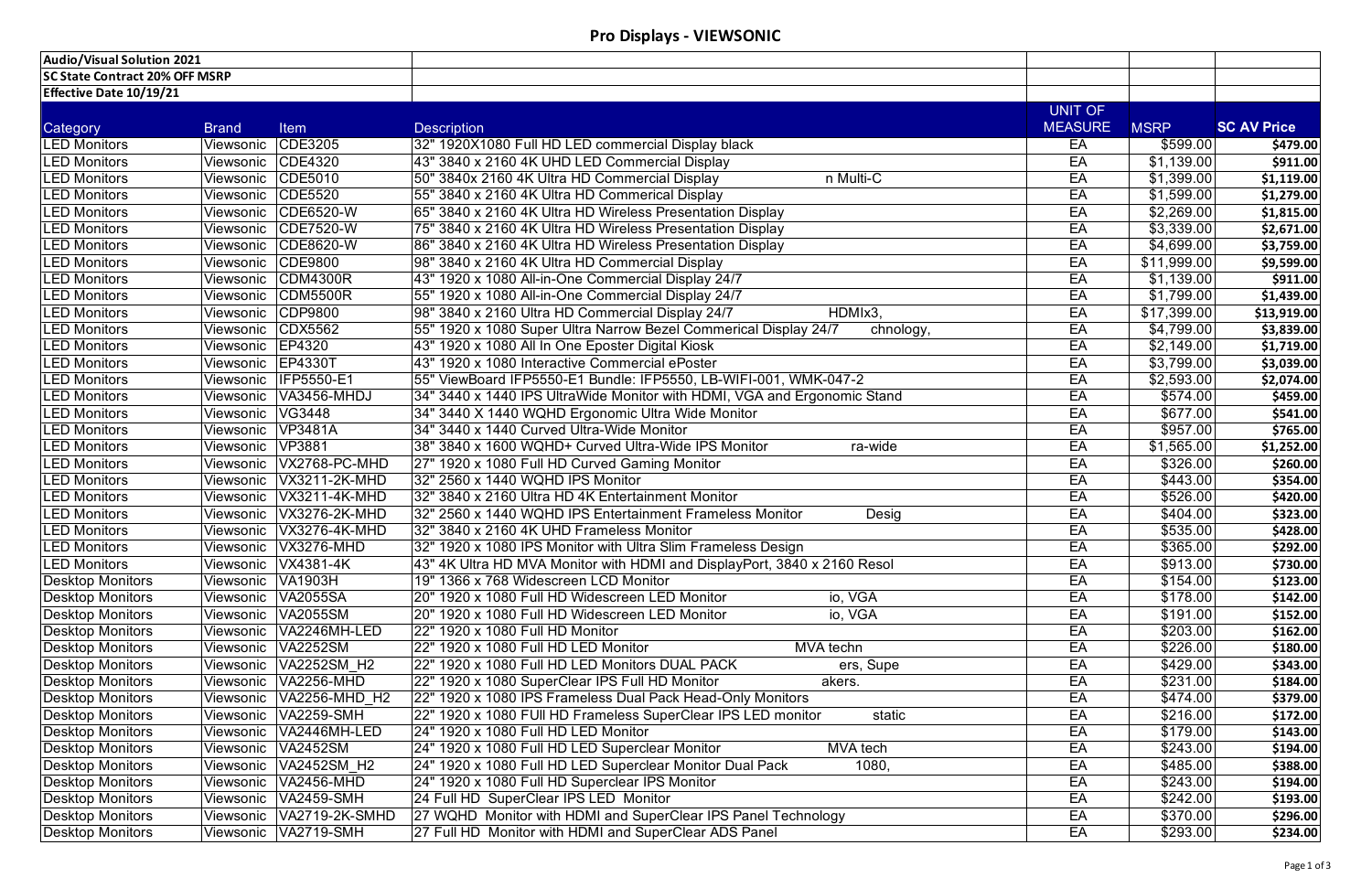### **Pro Displays - VIEWSONIC**

| <b>Desktop Monitors</b> | Viewsonic   VA2746MH-LED           | 27" 1920 x 1080 Full HD LED Monitor                                               | EA | \$280.00             | \$224.00 |
|-------------------------|------------------------------------|-----------------------------------------------------------------------------------|----|----------------------|----------|
| <b>Desktop Monitors</b> | Viewsonic VA2747-MH                | 27" 1920 x 1080 MVA Monitor with HDMI and VGA                                     | EA | \$267.00             | \$213.00 |
| <b>Desktop Monitors</b> | Viewsonic   VA2756-MHD             | 27" SuperClear IPS Full HD Monitor, Dual Integrated Speakers.                     | EA | \$298.00             | \$238.00 |
| <b>Desktop Monitors</b> | <b>VA2759-SMH</b><br>Viewsonic     | 27 Full HD 1080p frameless SuperClear IPS LED monitor, 1000:1 static contrast r   | EA | \$281.00             | \$224.00 |
| <b>Desktop Monitors</b> | <b>VA708A</b><br>Viewsonic         | 17" LED monitor, 5:4 aspect ratio, 1280x1024 resolution, sRGB Color Correction Te | EA | \$203.00             | \$162.00 |
| <b>Desktop Monitors</b> | <b>VA951S</b><br>Viewsonic         | 19 LED monitor, 5:4 aspect ratio, 1280 x 1024, 250 nits, SuperClear IPS technolo  | EA | \$215.00             | \$172.00 |
| <b>Desktop Monitors</b> | VG1655<br>Viewsonic                | 16" 1920 x 1080 Full HD Monitor                                                   | EA | \$319.00             | \$255.00 |
| <b>Desktop Monitors</b> | <b>VG2239SMH</b><br>Viewsonic      | 22 (21.5" VIS) Full HD Ergonomic multimedia LED monitor, 1920x1080, 250 nits, 20  | EA | $\sqrt{$271.00}$     | \$216.00 |
| <b>Desktop Monitors</b> | <b>VG2248</b><br>Viewsonic         | 22(21.5 viewable) SuperClear IPS Full HD Monitor with Advanced Ergonomics         | EA | \$285.00             | \$228.00 |
| <b>Desktop Monitors</b> | VG2248 H2<br>Viewsonic             | 22" 1920 x 1080 Dual Monitors with Full HD SuperClear                             | EA | $\sqrt{488.00}$      | \$390.00 |
| <b>Desktop Monitors</b> | VG2249<br>Viewsonic                | 22 (21.5 Viewable) Full HD Monitor with SuperClear MVA Panel                      | EA | \$311.00             | \$248.00 |
| <b>Desktop Monitors</b> | <b>VG2253</b><br>Viewsonic         | 22 (21.5" viewable) Full HD Monitor with SuperClear IPS Panel                     | EA | \$311.00             | \$248.00 |
| <b>Desktop Monitors</b> | <b>VG2439SMH</b><br>Viewsonic      | 24 (23.6 VIS) Full HD LED multimedia monitor, SuperClear MVA Technology, 20M:     | EA | \$285.00             | \$228.00 |
| <b>Desktop Monitors</b> | VG2440<br>Viewsonic                | 24" 1920 x 1080 LCD Monitor                                                       | EA | $\sqrt{$298.00}$     | \$238.00 |
| <b>Desktop Monitors</b> | <b>VG2440V</b><br>Viewsonic        | 24" Video Conference monitor with built in webcam 1920x1080                       | EA | \$323.00             | \$258.00 |
| <b>Desktop Monitors</b> | <b>VG2448</b><br>Viewsonic         | 27 SuperClear IPS Full HD Monitor with Advanced Ergonomics                        | EA | $\sqrt{285.00}$      | \$228.00 |
| <b>Desktop Monitors</b> | VG2448 H <sub>2</sub><br>Viewsonic | 24" Dual Monitors with Full HDSuperClear IPS Panel, 1920x1080 Resolution          | EA | \$528.00             | \$422.00 |
| <b>Desktop Monitors</b> | <b>VG2448-PF</b><br>Viewsonic      | 24" (23.8" viewable) IPS Monitor with Built-In Privacy Filter and Advanc          | EA | $\sqrt{3378.00}$     | \$302.00 |
| <b>Desktop Monitors</b> | <b>VG2449</b><br>Viewsonic         | 24 (23.6 viewable) Full HD 1080p frameless LED monitor, SuperClear MVA technolo   | EA | \$325.00             | \$260.00 |
| <b>Desktop Monitors</b> | VG2453<br>Viewsonic                | 24 (23.8" viewable) Full HD Monitor with SuperClear IPS Panel                     | EA | \$325.00             | \$260.00 |
| <b>Desktop Monitors</b> | <b>VG2455</b><br>Viewsonic         | 24" Ergonomic 40-degree tilt 1080p IPS monitor with USB C                         | EA | \$352.00             | \$281.00 |
| <b>Desktop Monitors</b> | VG2455-2K<br>Viewsonic             | 24"SuperClear IPS Quad HD monitor w Advanced Ergonomics 2560x1440                 | EA | \$434.00             | \$347.00 |
| <b>Desktop Monitors</b> | VG2456<br>Viewsonic                | 24" Ergonomic 1080p IPS docking monitor with USB C and RJ45                       | EA | \$378.00             | \$302.00 |
| <b>Desktop Monitors</b> | <b>VG2748</b><br>Viewsonic         | 27 SuperClear IPS Full HD Monitor with Advanced Ergonomics                        | EA | \$366.00             | \$292.00 |
| <b>Desktop Monitors</b> | <b>VG2753</b><br>Viewsonic         | 27 Full HD Monitor with SuperClear IPS Panel                                      | EA | \$365.00             | \$292.00 |
| <b>Desktop Monitors</b> | VG2755-2K<br>Viewsonic             | 27" SuperClear® IPS Quad HD Monitor with Advanced Ergonomics                      | EA | \$488.00             | \$390.00 |
| <b>Desktop Monitors</b> | VG2756-2K<br>Viewsonic             | 27" 2560 x 1440 2K QHD Docking Monitor                                            | EA | \$528.00             | \$422.00 |
| <b>Desktop Monitors</b> | <b>VG2756-4K</b><br>Viewsonic      | 27" 3840 x 2160 4K Ultra HD Docking Monitor                                       | EA | \$663.00             | \$530.00 |
| <b>Desktop Monitors</b> | <b>VG939SM</b><br>Viewsonic        | 19 5:4 LED display, fully ergonomic, 1280 x 1024, 20M:1 Mega DCR, SuperClear IP   | EA | \$243.00             | \$194.00 |
| <b>Desktop Monitors</b> | Viewsonic   VP2458                 | 24" 1920 x 1080 Full HD Professional Enterprise Monitor                           | EA | \$352.00             | \$281.00 |
| <b>Desktop Monitors</b> | Viewsonic VP2468                   | Professional Series, VP2468, 1920 x 1080 SuperClear IPS, Hardware Calibration C   | EA | $\overline{$}378.00$ | \$302.00 |
| <b>Desktop Monitors</b> | Viewsonic VP2468 H2                | 24 (23.8 viewable) professional Dual Head-Only pack with Daisy Chain capability   | EA | \$691.00             | \$552.00 |
| <b>Desktop Monitors</b> | <b>VP2768-4K</b><br>Viewsonic      | 27" 4K UHD Professional Monitor with SuperClear IPS Panel                         | EA | \$692.00             | \$553.00 |
| <b>Desktop Monitors</b> | Viewsonic   VP2768A                | 27" 2560 x 1440 Color Accurate Monitor                                            | EA | \$548.00             | \$438.00 |
| <b>Desktop Monitors</b> | Viewsonic   VP2785-4K              | 27" 4K AdobeRGB Monitor with SuperClear IPS Panel                                 | EA | \$1,108.00           | \$886.00 |
| <b>Desktop Monitors</b> | Viewsonic   VX2252MH               | 22" (21.5 VIS) Full HD multimedia display, 1920x1080, 2ms ultra-fast response ti  | EA | \$209.00             | \$167.00 |
| <b>Desktop Monitors</b> | <b>VX2257-MHD</b><br>Viewsonic     | 22 (21.5 viewable) Full HD 1080p Monitor, 2ms response time with DisplayPort, HD  | EA | \$235.00             | \$188.00 |
| <b>Desktop Monitors</b> | Viewsonic   VX2276-SMHD            | 21.5(21.5 viewable) Full HD Ultra Slim IPS Monitor, 1920 x 1080, HDMI, DisplayP   | EA | $\sqrt{$235.00}$     | \$188.00 |
| <b>Desktop Monitors</b> | Viewsonic  VX2418-P-MHD            | 24" 1920 x 1080 Gaming Monitor                                                    | EA | \$261.00             | \$208.00 |
| <b>Desktop Monitors</b> | Viewsonic   VX2452MH               | 24 (23.6 VIS) Full HD multimedia display with 1920x1080 native resolution, 2ms    | EA | \$229.00             | \$183.00 |
| <b>Desktop Monitors</b> | Viewsonic   VX2457-MHD             | 24 (23.6 viewable) Full HD 1080p Monitor, 2ms response time with DisplayPort, HD  | EA | \$248.00             | \$198.00 |
| <b>Desktop Monitors</b> | Viewsonic  VX2476-SMHD             | 24" 1920 x 1080 Full HD Ultra-Slim IPS Monitor<br>le HDMI,                        | EA | \$248.00             | \$198.00 |
| <b>Desktop Monitors</b> | Viewsonic  VX2478-SMHD             | 24 (23.8 Vis) IPS WQHD (2560 x 1440) Monitor, Super Narrow & Frameless Bezel, 80  | EA | \$339.00             | \$271.00 |
| <b>Desktop Monitors</b> | Viewsonic VX2485-MHU               | 24" 1920 x 1080 Slim Profile Monitor                                              | EA | \$287.00             | \$229.00 |
| <b>Desktop Monitors</b> | Viewsonic  VX2718-PC-MHD           | 27" 1920 x 1080 165Hz Curved Gaming Monitor                                       | EA | \$326.00             | \$260.00 |
| <b>Desktop Monitors</b> | Viewsonic   VX2757-MHD             | 27 Full HD 1080p LED multimedia Monitor, 2ms response time with DisplayPort, HDM  | EA | \$300.00]            | \$240.00 |
| <b>Desktop Monitors</b> | Viewsonic   VX2776-4K-MHD          | 27" 3840x2160 LCD Monitor                                                         | EA | \$522.00             | \$417.00 |